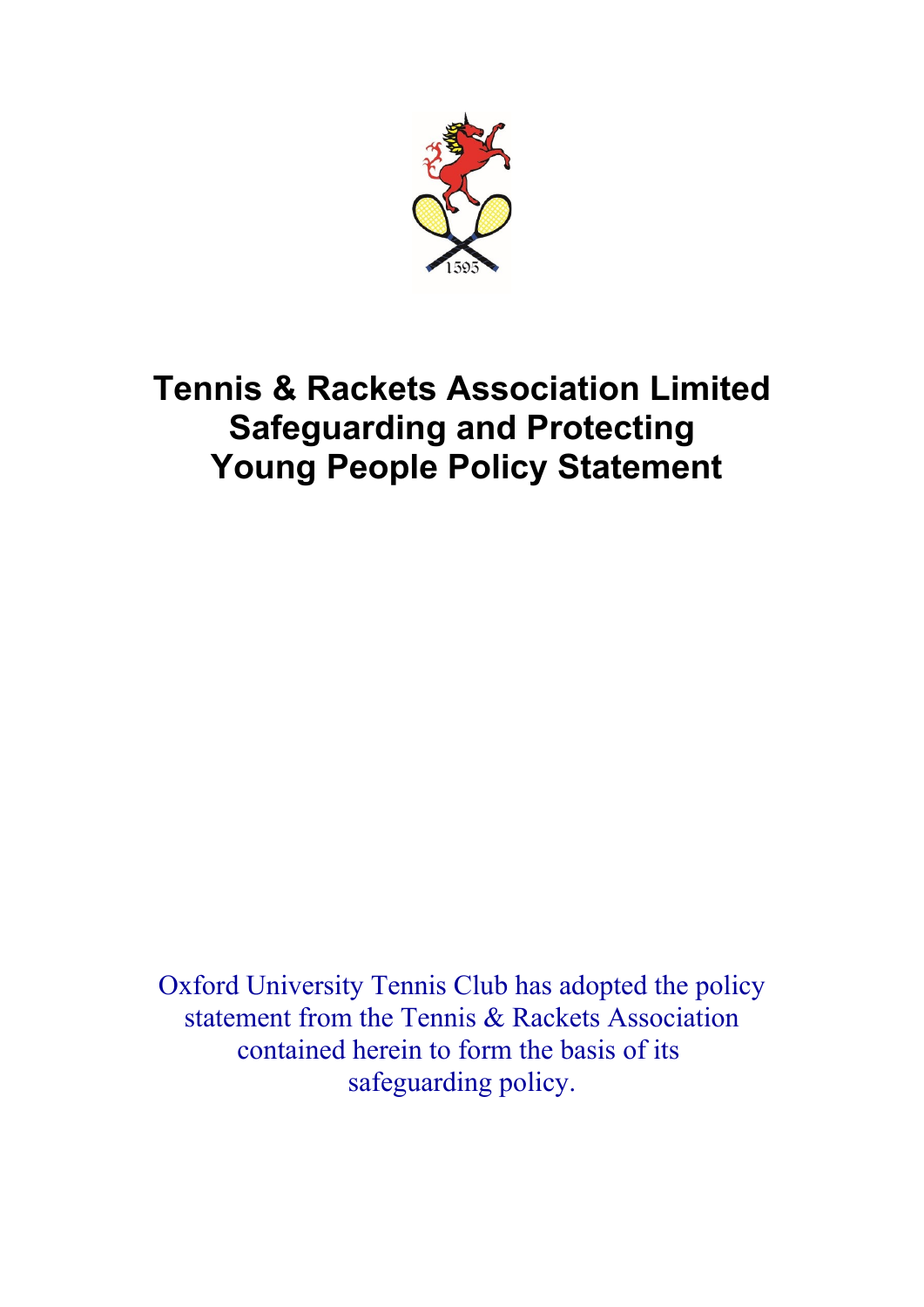# **Tennis & Rackets Association Safeguarding and Protecting Young People**

#### **Rationale**

The T&RA is committed to creating and maintaining the safest possible environment for children and young people to participate in Real Tennis and Rackets and recognises its responsibility to safeguard their welfare by protecting them from poor practice, abuse or bullying. The T&RA believes that the welfare of children and young people is everyone's responsibility.

The policy and procedures of the T&RA apply to everyone, whether in a paid or voluntary capacity, including professionals, volunteers and officials in clubs, markers, referees, and helpers on external trips. Everyone has a responsibility.

#### **Principles**

- Anyone under the age of 18 will be considered a child or young person in relation to the Safeguarding and Protecting Young People<sup>[1](#page-1-0)</sup> in Real Tennis and Rackets Policy and Procedures
- The welfare of the child or young person is the first consideration
- All children and young people, regardless of age, ability, gender, ethnic origin, religious belief, race or sexual identity have a right to protection from abuse
- The rights, dignity and worth of all young people should always be respected
- Anyone who administers or plays the games of Real Tennis and Rackets has a responsibility and failure to comply may lead to disciplinary action
- All concerns will be taken seriously and managed accordingly within the Safeguarding and Protecting Young People in Real Tennis and Rackets Policies and Procedures
- All allegations will be taken seriously and responded to quickly and fairly in line with the T&RA's Policy and Procedures
- It is the responsibility of safeguarding and child protection experts to determine whether or not abuse has taken place but it is everyone's responsibility in Real Tennis and Rackets to act appropriately and report concerns
- The T&RA recognises the role and responsibilities of the statutory agencies safeguarding children and young people and is committed to complying with the procedures of the Local Safeguarding Children's Boards<sup>[2](#page-1-1)</sup>
- Working in partnership with parents and carers is essential for the safeguarding and protection of young people
- Confidentiality should be upheld in line with legislation and government guidance

## **Government Guidance and Legislation**

The T&RA's Safeguarding Policy and Procedures are based upon principles contained within U.K. and international legislation and government guidance. This section gives an overview of relevant legislation and guidance. The T&RA has a legal and moral obligation and responsibility to contribute to making Real Tennis and Rackets a safe and child-friendly sport, our policies and procedures take into account the following:

<span id="page-1-0"></span><sup>&</sup>lt;sup>1</sup> Young People will mean children and young people throughout all Safeguarding and Protecting Young People in Real Tennis and Rackets policies, procedures and documentation

<span id="page-1-1"></span> $2$  Local Safeguarding Children's Boards are the key statutory mechanism for agreeing how the relevant organisations in each local area will co-operate to safeguard and promote the welfare of children in the locality. The core membership of LSCBs is set out in the Children Act 2004, and includes local authorities, health bodies, the police and others. The objective of LSCBs is to coordinate and to ensure the effectiveness of their member agencies in safeguarding and promoting the welfare of children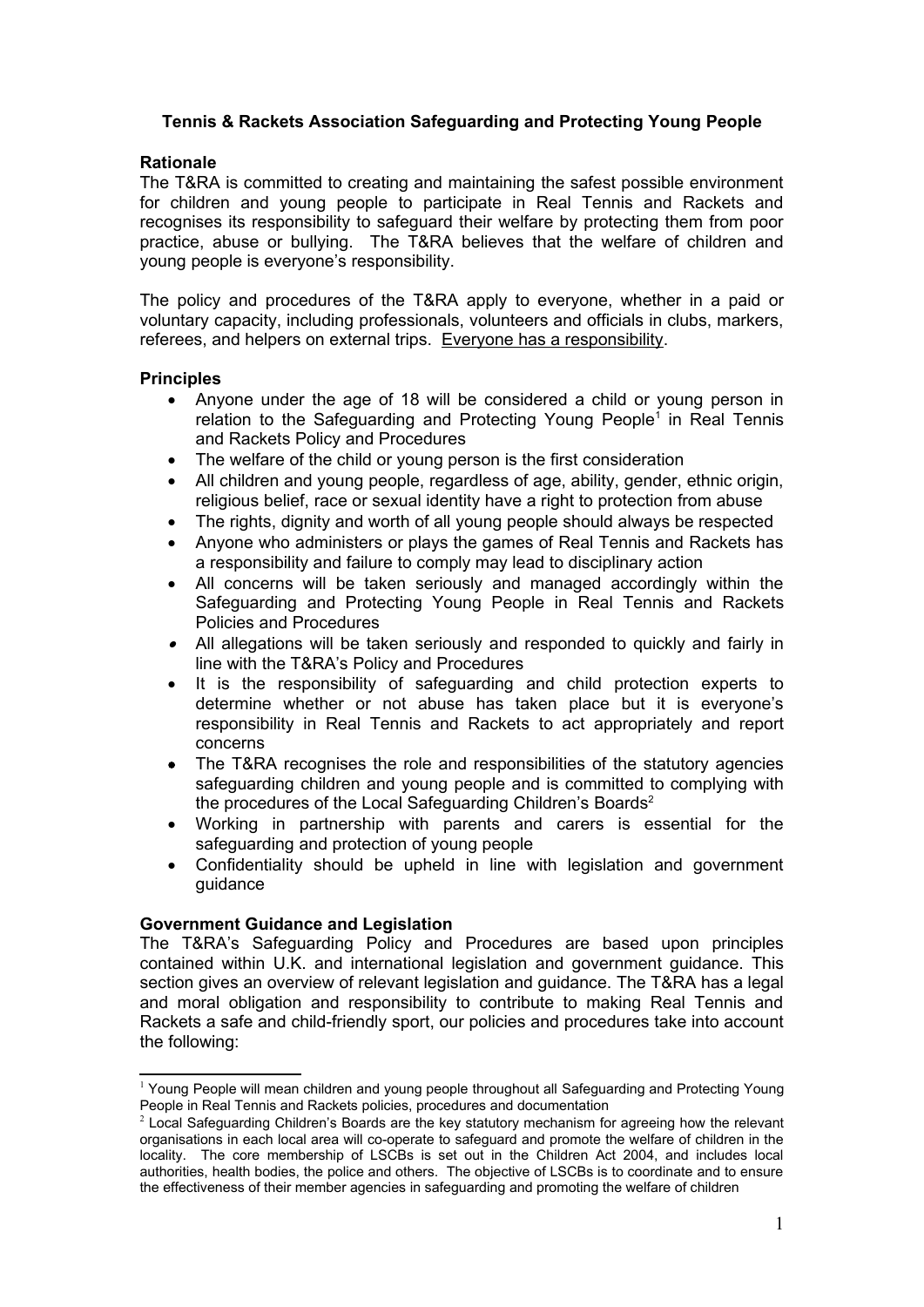- Every Child Matters 2003
- The Children Acts 1989 and 2004
- The Protection of Children Act 1999
- The Police Act 1997
- The Criminal Justices and Court Services Act 2000
- The Data Protection Act 1998
- *Caring for the young and vulnerable* Home Office guidance for preventing the abuse of trust 1999
- *What to do if you are worried a child is being abused* 2006
- Working Together to Safeguard Children 2006
- The UN Convention on the Rights of the Child 1990
- The Human Rights Act 1998
- The Safeguarding Vulnerable Adults Act 2006
- The Protection of Freedoms Act 2012
- The Children and Families Act 2014
- The Education Act 2011
- The Children and Young Persons Act 2008
- Department of Education Policy and Guidance 2015

# **Responsibilities**

*The T&RA will:*

- Appoint a designated person to manage Safeguarding and Child Protection
- Produce Safeguarding and Protecting Young People in Real Tennis and Rackets policies, procedures and guidelines
- Support clubs to adopt and implement the T&RA's Safeguarding and Protecting Young People in Real Tennis and Rackets Policies, Procedures and Guidelines through training and ongoing development
- Respond to all allegations and concerns and implement the appropriate disciplinary and appeals procedures when necessary
- Work in partnership with the statutory agencies as required
- Provide access to the DBS service for those essential professionals and volunteers to be checked
- Monitor policy and procedures on a regular basis and review fully on a three year cycle, unless:
	- There is a major change in legislation and government guidance
	- There is major changes in governance of the sport
	- There is a procedural review as a result of a major case

## *Clubs will:*

- Adhere to the T&RA's Safeguarding and Protecting Young People in Real Tennis and Rackets Policy, Procedures and Guidelines
- Take responsibility for safeguarding children within their club
- Include the T&RA's Safeguarding and Protecting Young People in Real Tennis and Rackets Policy Statement in their rules and regulations
- Appoint a Child Protection Officer and ensure they are appropriately inducted, supported and DBS checked
- Access training to ensure that all professionals, volunteers and members and know their responsibility in relation to safeguarding young people in Real Tennis and Rackets

## **Recruitment of Staff and Volunteers**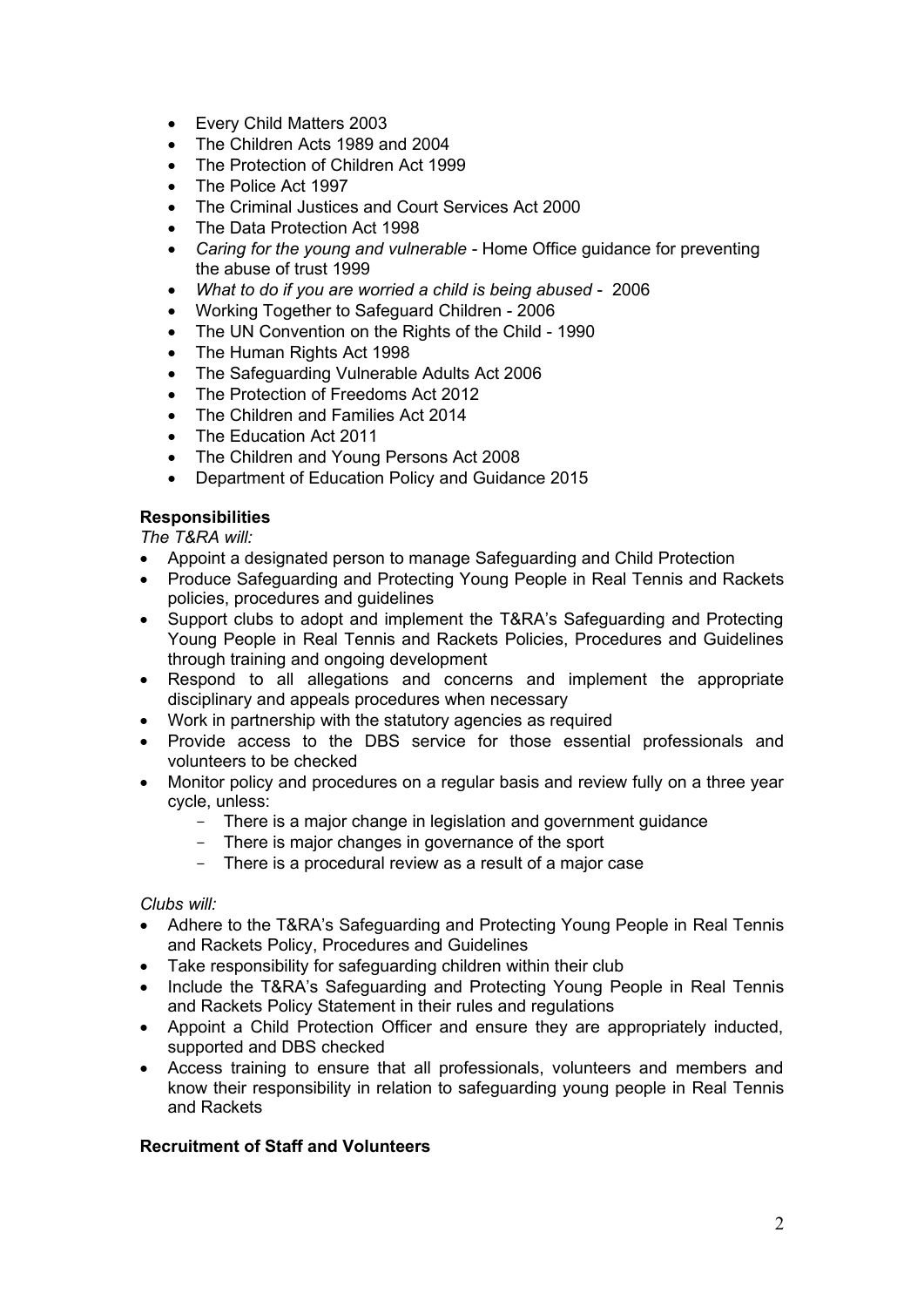The T&RA adheres to a strict recruitment policy for its staff and volunteers. The policy covers the following main areas:

- Application
- Screening and Checking
- Interview
- Induction
- Training
- Monitoring

Further details of the policy and guidelines will be updated and available through the T&RA's website.

## **Disclosure & Barring Service (DBS)**

DBS checks are one element of the recruitment and selection policy. The T&RA works alongside the LTA's Safe and Inclusive Tennis Team, which acts as an umbrella organisation.

All adults who have regular contact with young people and are considered to be in Regulated Activity must complete a DBS Enhanced Disclosure. If an enhanced disclosure has not been completed and cleared, adults working with young people must be supervised at all times whilst the club waits for the outcome of the disclosure. Adults requiring a check may include:

- **•** Professionals
- Junior Organisers
- **Team Managers**
- **•** Parents taking children and young people to and from matches
- **Junior Committee Members**
- **E** Child Protection Officers
- **Narkers and Referees**
- **Support staff**
- Adults supporting at any event
- Real Tennis and Rackets volunteers/committee members/officials of clubs

DBS checks must be conducted through the LTA Safe and Inclusive Tennis Team, who will report any concerns to the T&RA CEO/CPO arising from a disclosure.

## **Portability**

Due to the restrictions and limitations on access to Disclosure information, the T&RA recommends using the checks by the LTA Safe and Inclusive Tennis Team, although newly established Update Service does provide an element of portability as long as it is carried out in the time-frame.

 $\bullet$  *If the LTA Safe and Inclusive Tennis Team has not completed the checking process itself, there may be uncertainty of the outcomes of the checks or any decision made about them. There may have been errors in the identity checking or additional information that has not been dealt with properly. The governing body has a unique responsibility and are not in a position to take risks in this vital area of work.* 

## **Whistle-blowing**

The T&RA encouraging whistle-blowing and any reports will be treated in confidence. Whistle-blowing is an early warning system. It is about revealing and raising concerns over misconduct or malpractice within an organisation or within an independent structure associated with it.